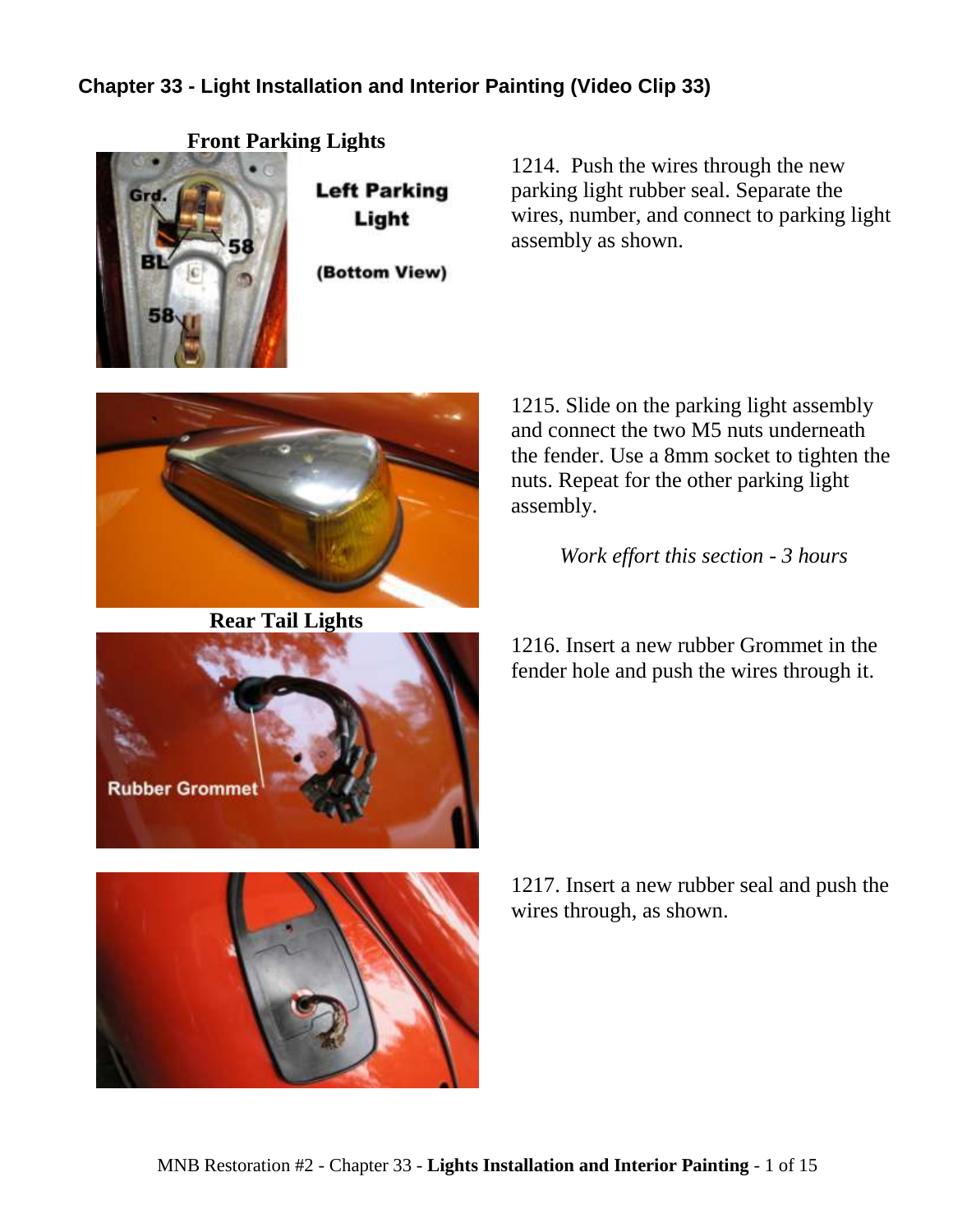

**Left Tail** Light

(Back View)

1218. Separate the wires, number as shown, and connect to tail light assembly. Push the new rubber seal over the back of the tail light assembly. Make sure the bolt studs protrude through the rubber seal.

**Headlights**



1219. Connect the two M5 nuts underneath the fender and use a 8mm socket to tighten the nuts. Repeat for the other tail light assembly.

*Work effort this section - 2 hours*

1220. Push the three wires through the opening and seat the rubber seal to the fender.

1221. Review previous photographs of dismantle and notes in chapter 9, step 285 for proper wire hook-up.

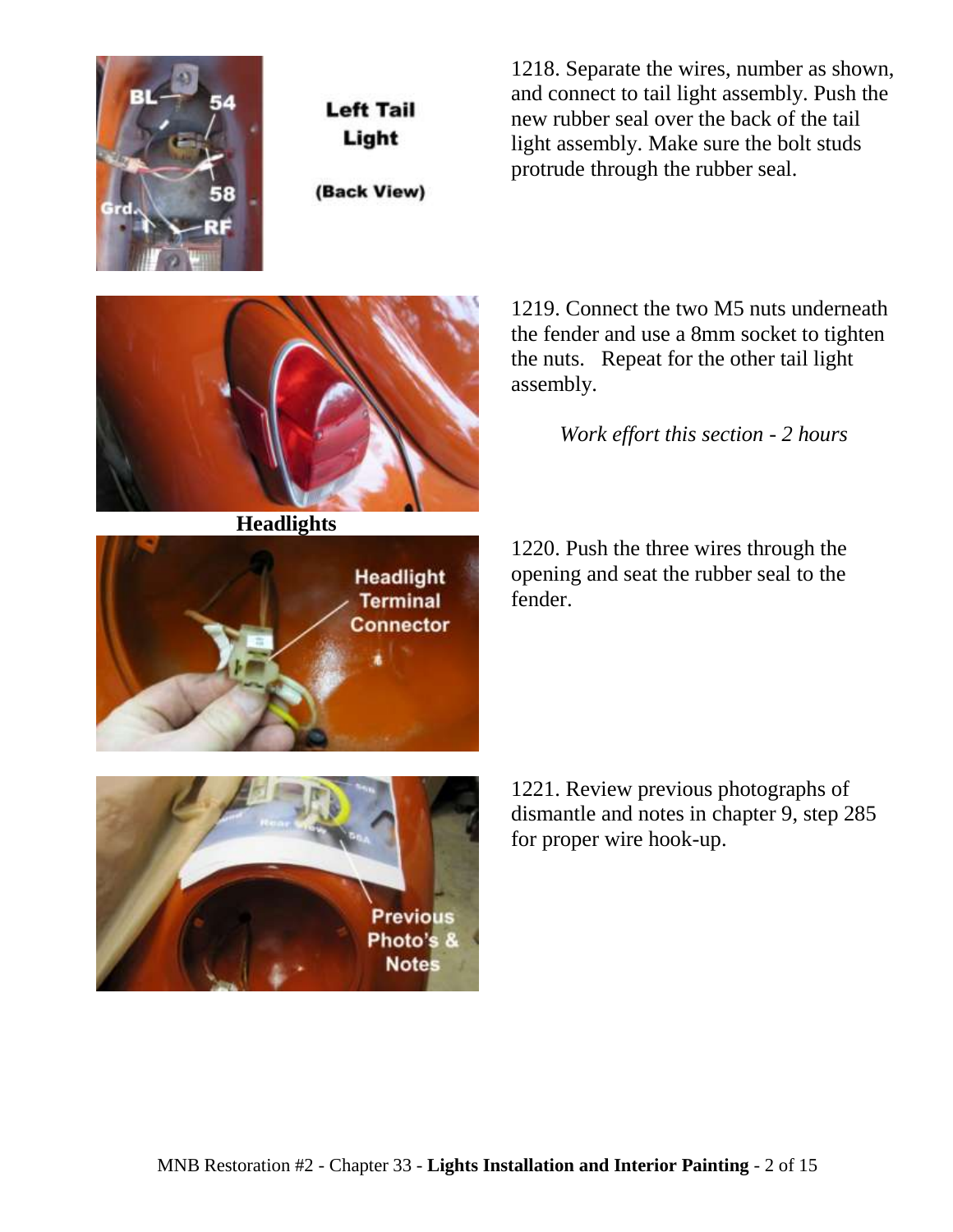







1222. Rear view of terminal connector with wires labeled.

1223. Front view of terminal connector with wires labeled.

1224. Front of headlight inner bezel shown.

1225. Rear of headlight inner bezel shown.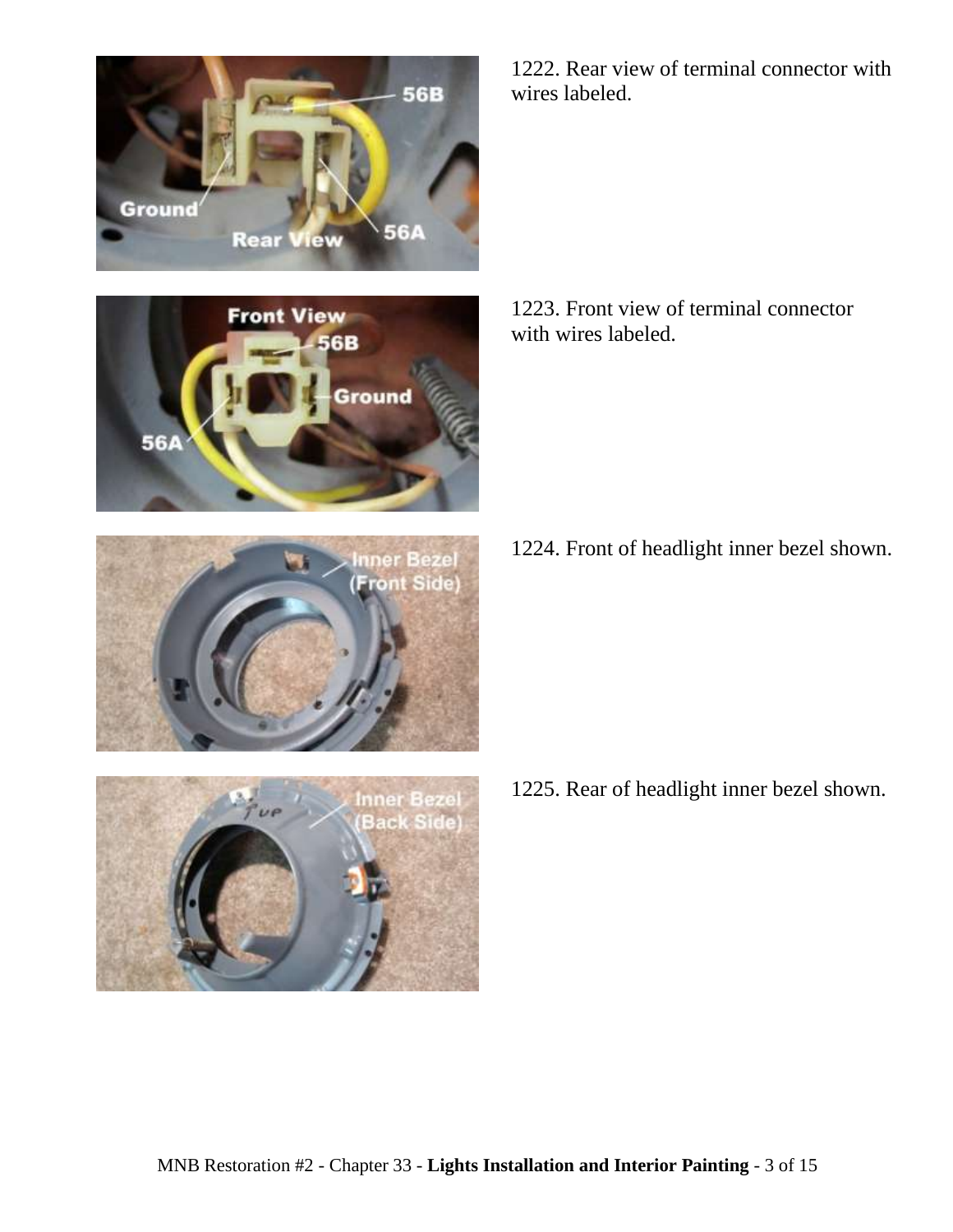





**Troubleshooting**



1226. Install the inner bezel with the three small screws, as shown.

1227. Install the headlight retainer ring with the three small screws, as shown.

1228. Install the headlight outer ring with single screw, as shown.

*Work effort this section - 2 hours*

1229. Next, turn on the lights. As you can see the right parking light is not working.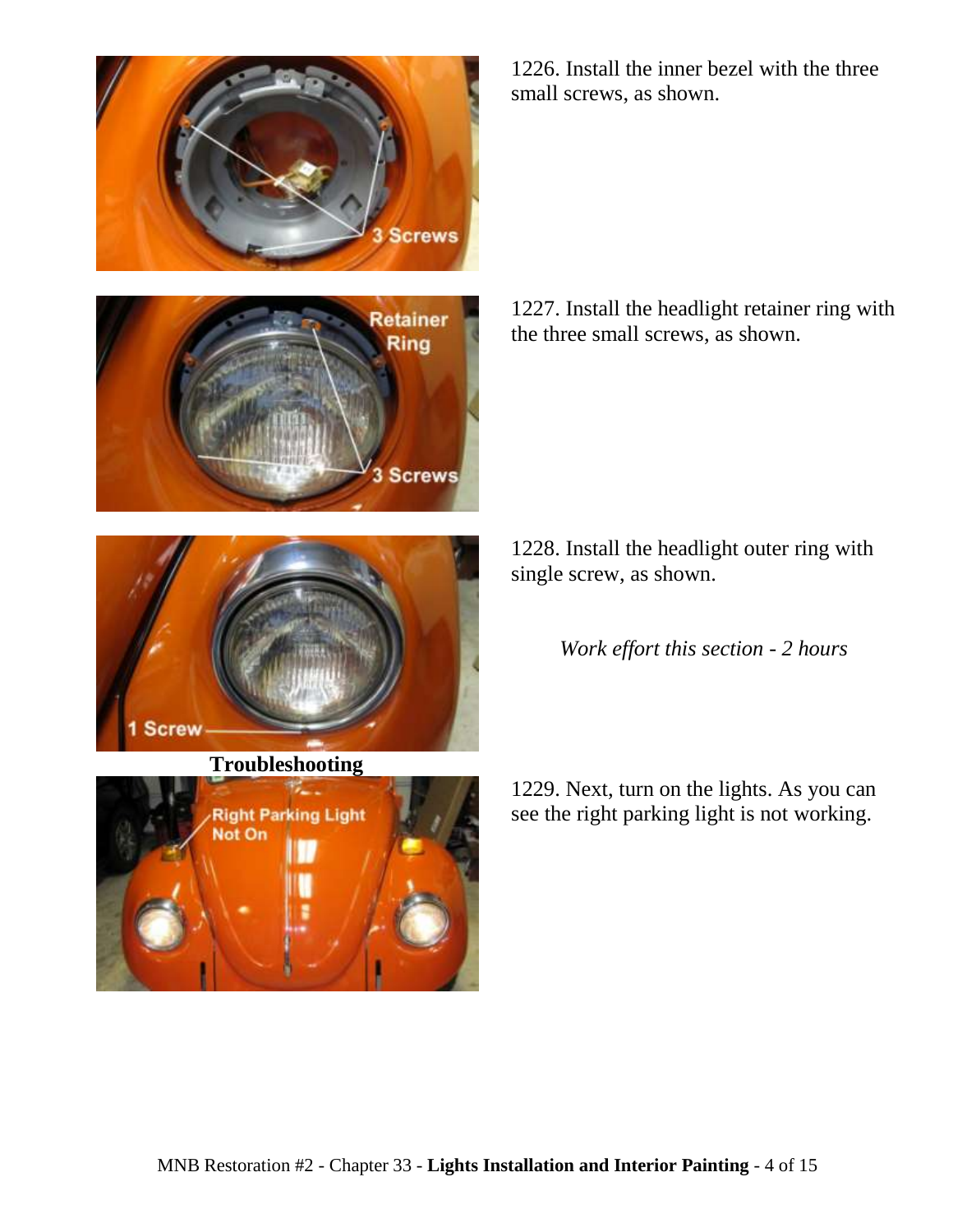



1230. When I turned the lights on, I heard a fuse pop. It was the #8 fuse which provides the circuit for the right parking lights, right tail light, and license plate light. I checked this circuit out and replaced the blown fuse.

1231. The number 8 circuit is in two parts the right parking light and the right rear light along with the tag light. Disconnect the wire to the rear and replace the #8 fuse and turn the lights on. No fuse blew, so this told me the portion of the circuit that I disconnected was bad.

1232. In reviewing the bad circuit as expected the problem was the tag light wire. I reattached the rear wire to the #8 circuit at the fuse box and disconnected the wire at terminal "M" to the tag light. When I turned the lights on and no fuse blew, so I knew it was the wire to the tag light that was causing the problem.

1233. I swapped the wires at the quick connection "M" as shown and turned the lights on and everything worked. I had reversed the wires at terminal "M", not bad when you consider I had taken most of the wires out and put them back.

*Work effort this section - 1 hour*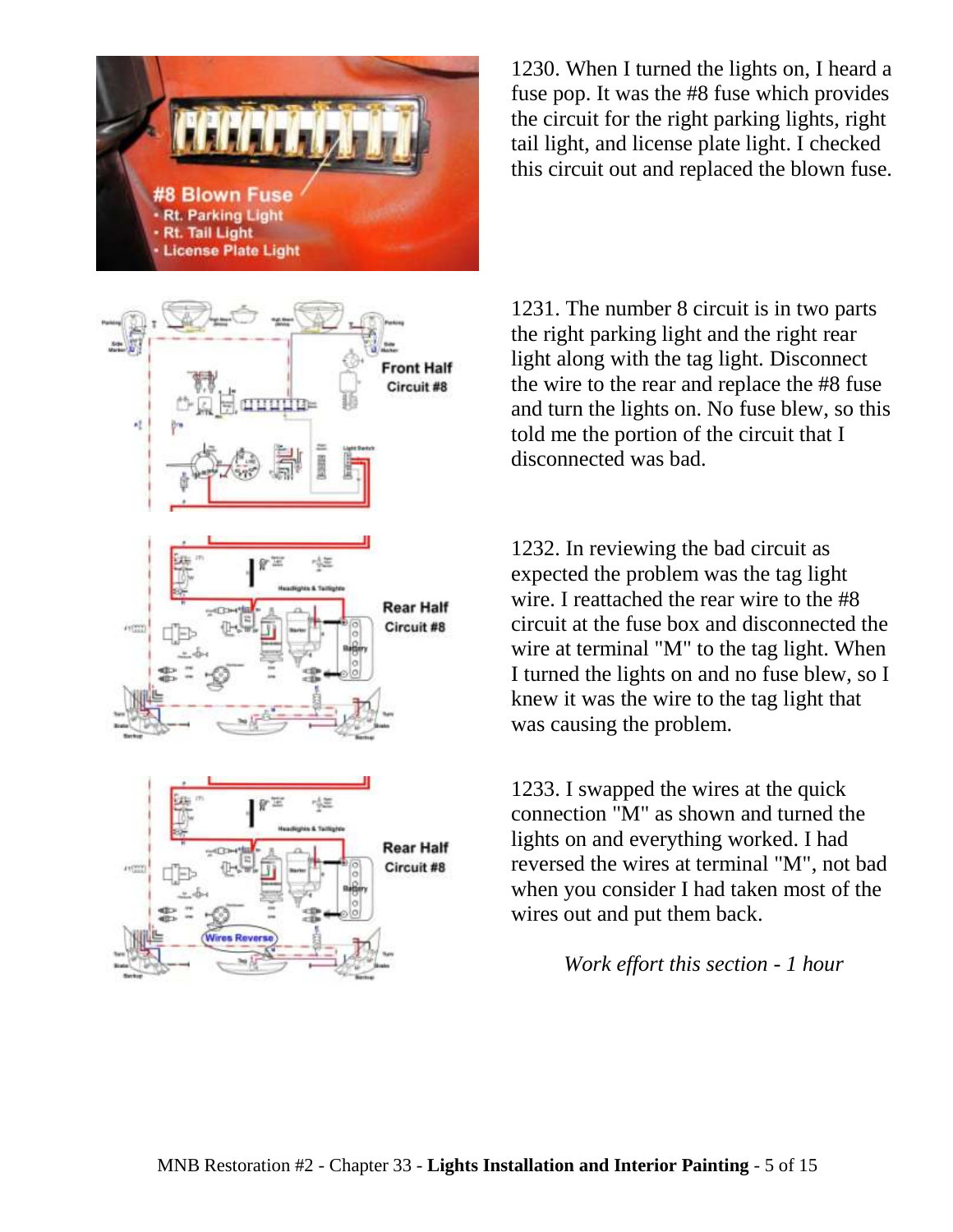





1234. Clean up the emergency brake leaver and sand with 220 grit sandpaper.

1235. Clean up the gear shift lever and sand with 220 grit sandpaper.

1236. Clean up the seats and sand the frame with 220 grit sandpaper.



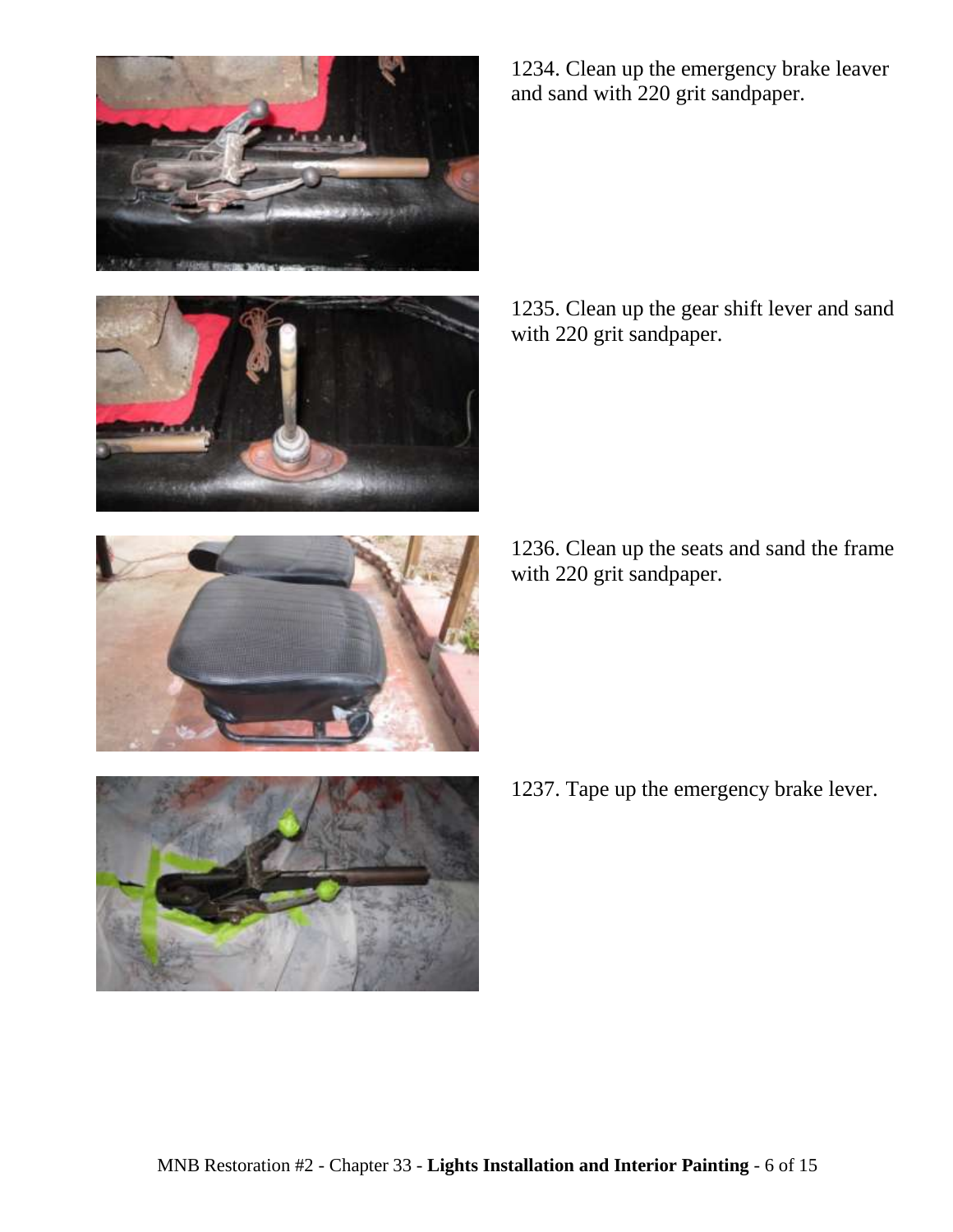

to drop down a few inches so that paper can be inserted behind it.

1238. Tape up the steering column and disconnect it from the dash. This allows it





1240. Remove and tape up the gear shift lever and bottom plate.



1241. Cover up the car so that you do not get paint on it.

*Work effort this section - 5 hours*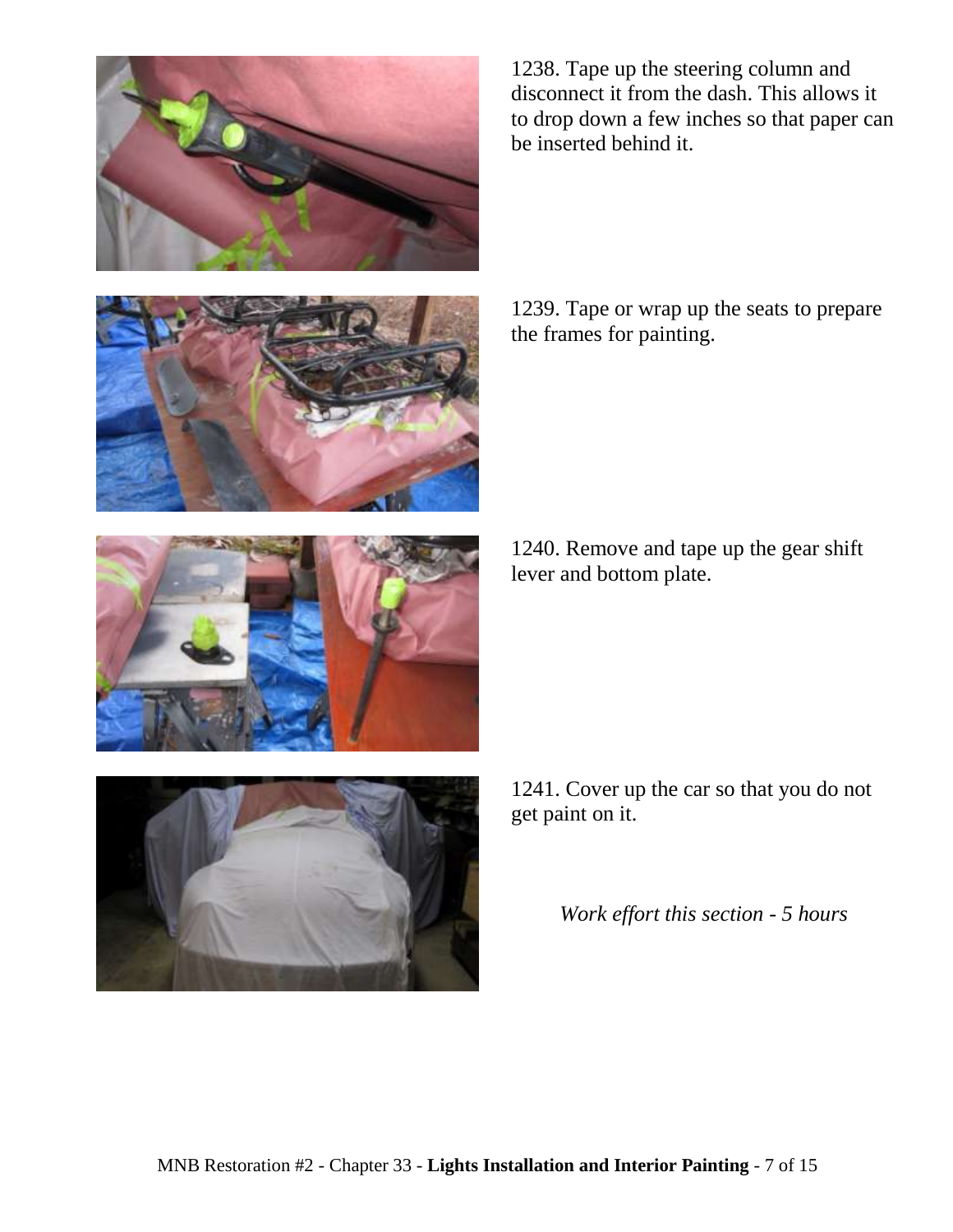





1242. Layout all painting supplies.

1243. Vic Diabin painting prime sealer on the seat back frames.

1244. Vic painting prime sealer on the seat bottom frames.



1245. Vic painting prime sealer on the gear shift lever.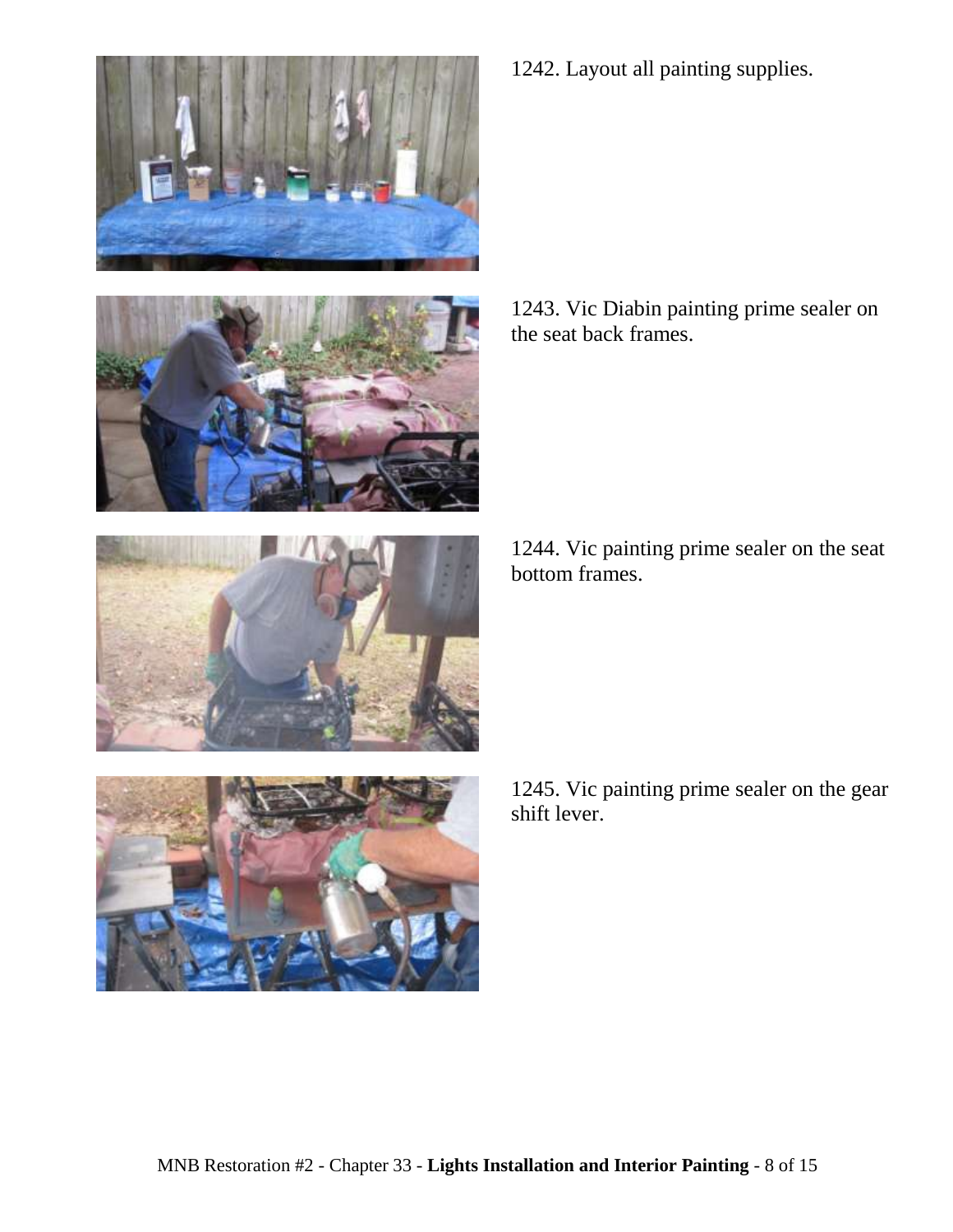



1246. Seat back support arm painted with prime sealer.

1247. Seat bottom painted with prime sealer.



1248. Pocket door painted with prime sealer.



1249. I used the same type of Dupont Urethane used to paint the car. The paint store could not determine the proper mix for the original color seat color (L43 greyblack) so I used my pocket door to pick the closest paint I could find which was a General Motors 2008, 2009 & 2010 707S dark labrinth gray. As shown, I added 50% of Dupont flattener to make it more of a satin finish. In hind sight the finish still had too much gloss, so 75% would be better.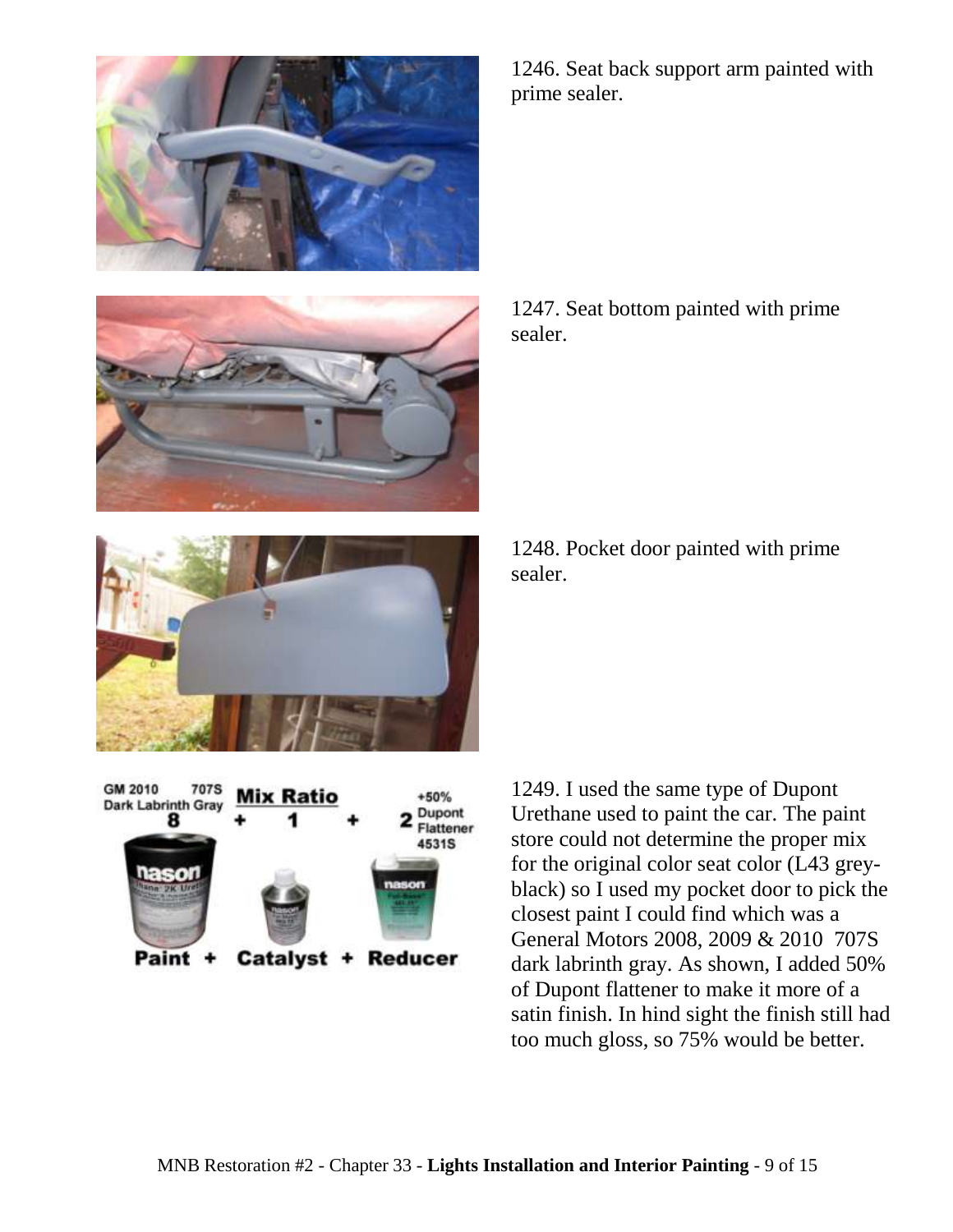







1250. Vic Diabin painting the finish coat on the seat bottom frames.

1251. Vic Diabin painting the finish coat on the seat bottom frames.

1252. Seat back support arm painted with the finish coat.

*Note: This is close to the original color but not an exact match.*

1253. Seat bottom frame painted with the finish coat.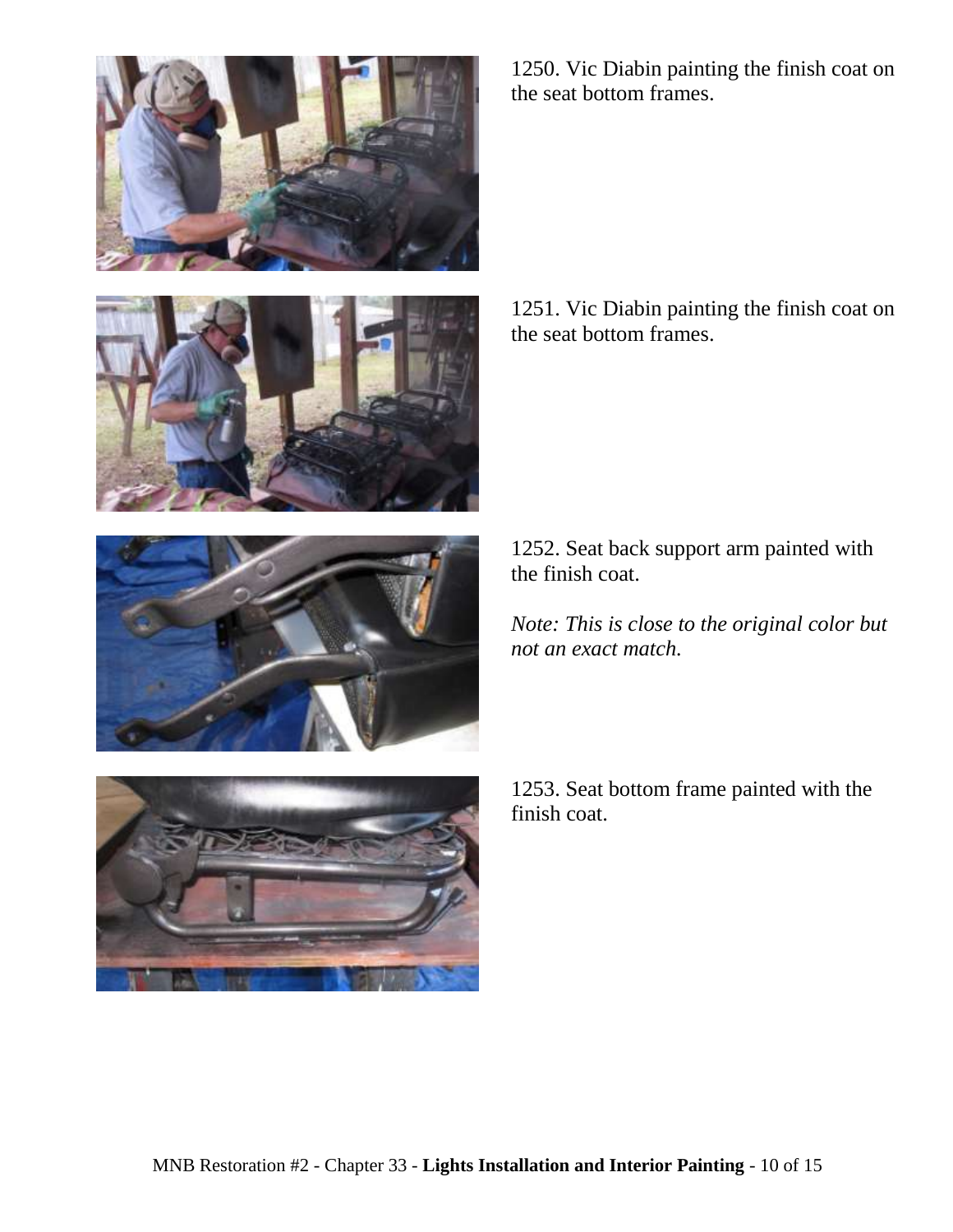



1254. Seat bottom fender skirts painted with the finish coat.

1255. Steering column painted with the finish coat.

*Work effort this section - 4 hours*

1256. Pocket door painted with the finish coat.



1257. Emergency brake lever painted with the finish coat.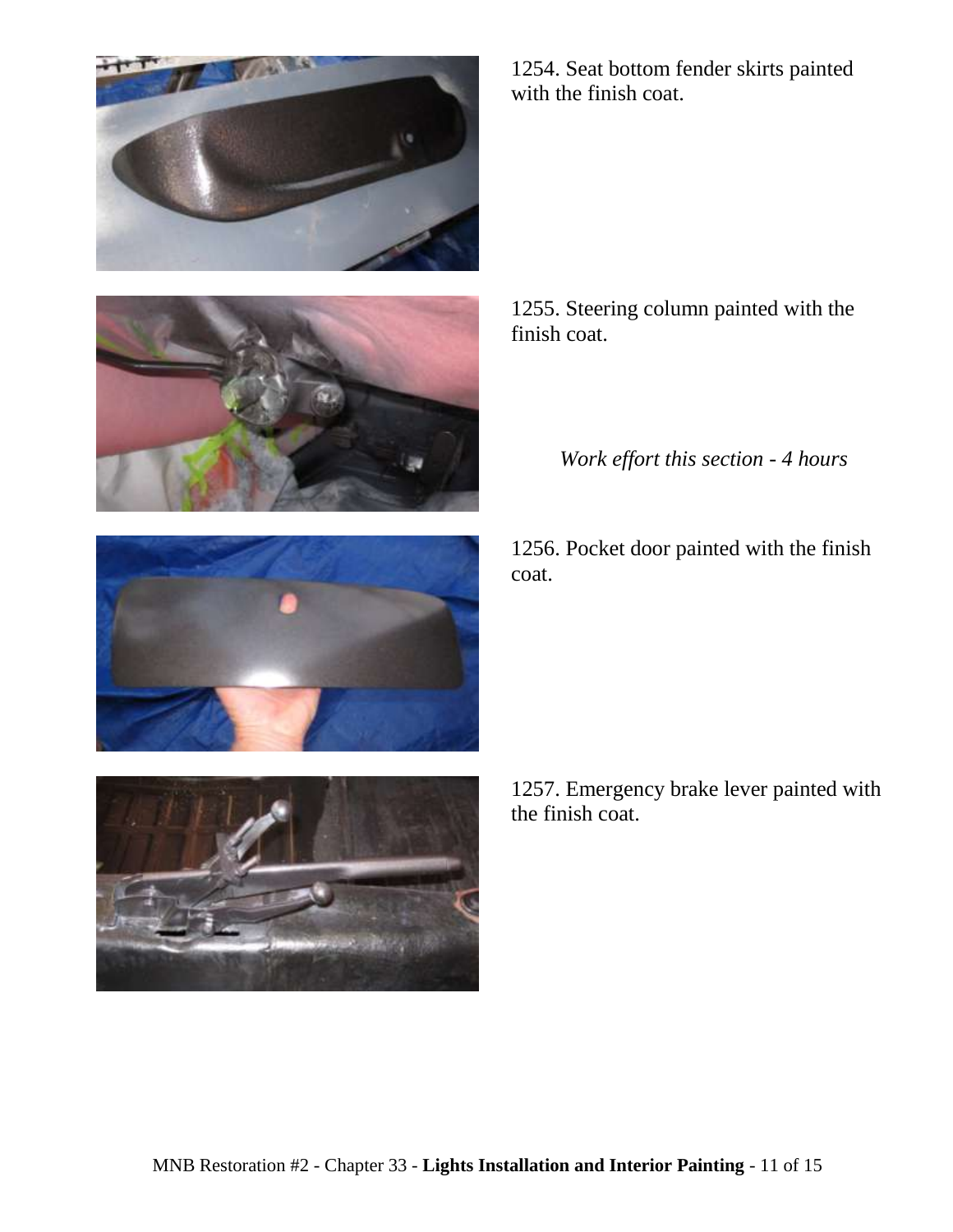





1258. Gear shift lever bolts painted with the finish coat.

1259. Gear shift lever and boot reinstalled in the car.

1260. Finished steering column.

*Work effort this section - 1 hour*

1261. Clean up the accessory gauge wires and pull out the speaker wire to replace them.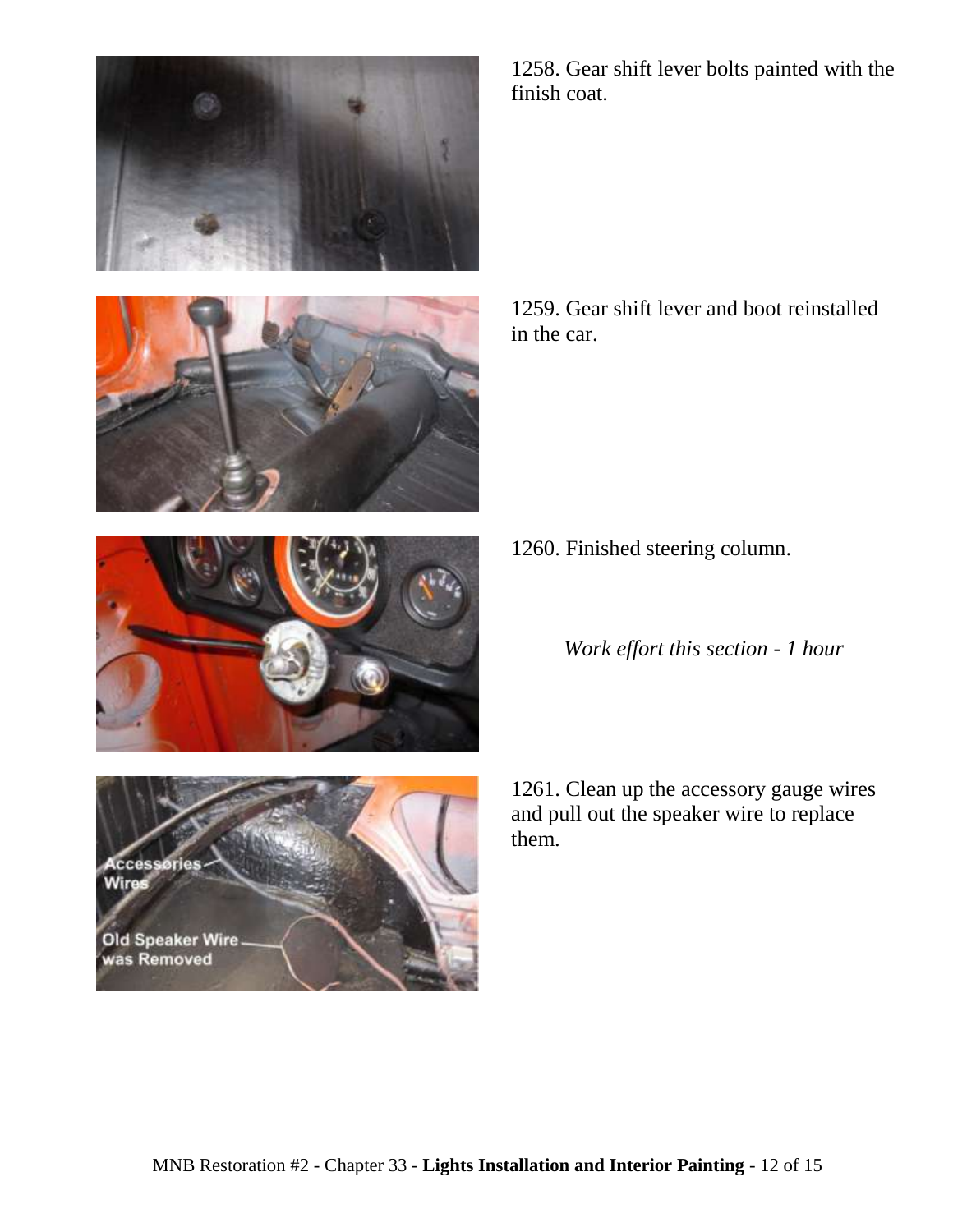







1262. Locate the wire tubing across the tunnel and up toward the front of the car.

1263. Push the wires through the access hole and the conduit will end at this point.

1264. View of the accessory wires pulled through to the trunk.

1265. The accessory gauge wires will connect to the gauges as shown. The wires denoted are the ones, that were pulled through the conduit noted above.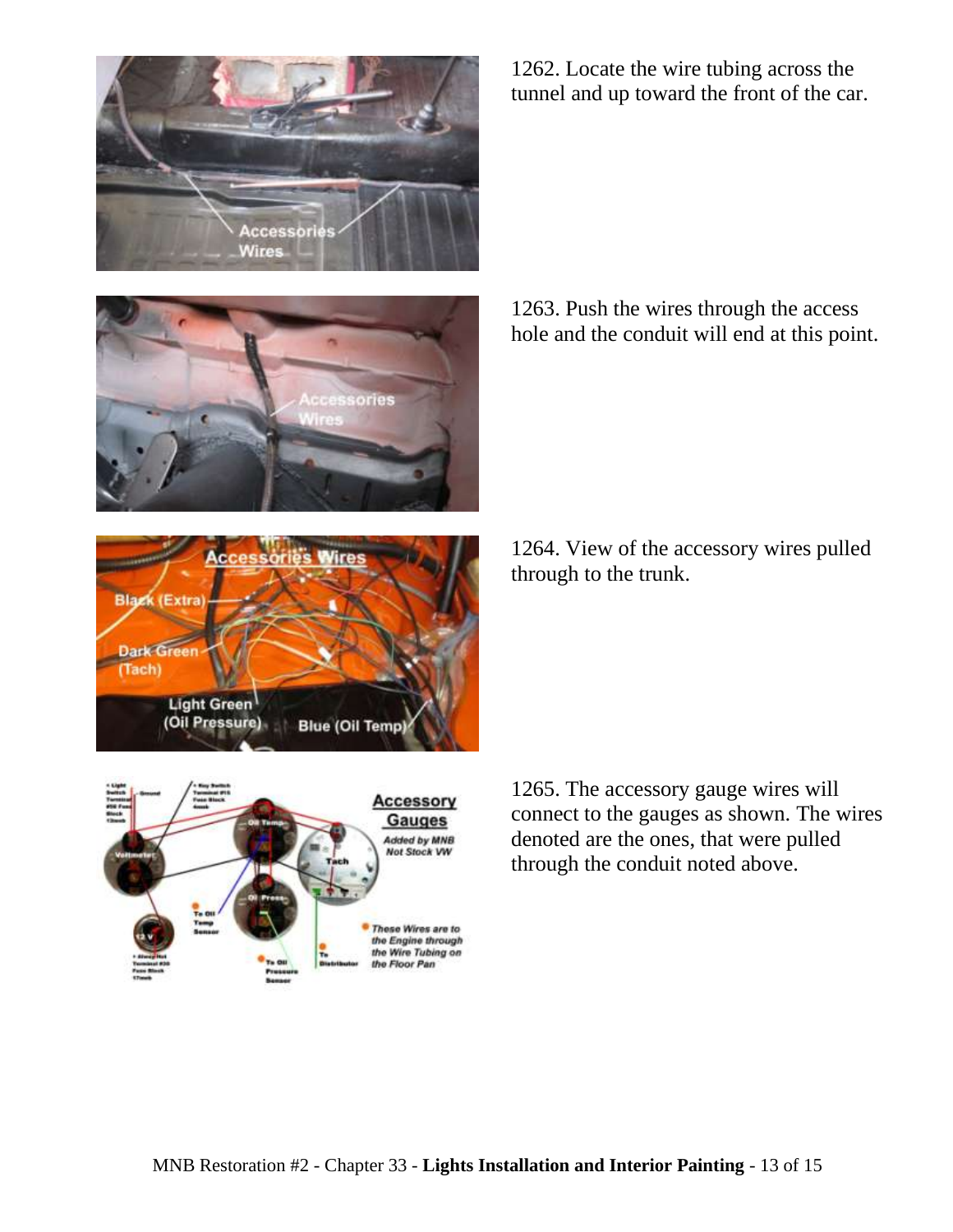







1266. Replace the speaker wires in the conduit. Dark brown wires were used for the right side of the car and clear wires were used for the left side of the car.

1267. The left front speaker wire, as shown.

1268. The right front speaker wire, as shown.

1269. Speaker wires in the trunk prior to installing the ISO terminal.